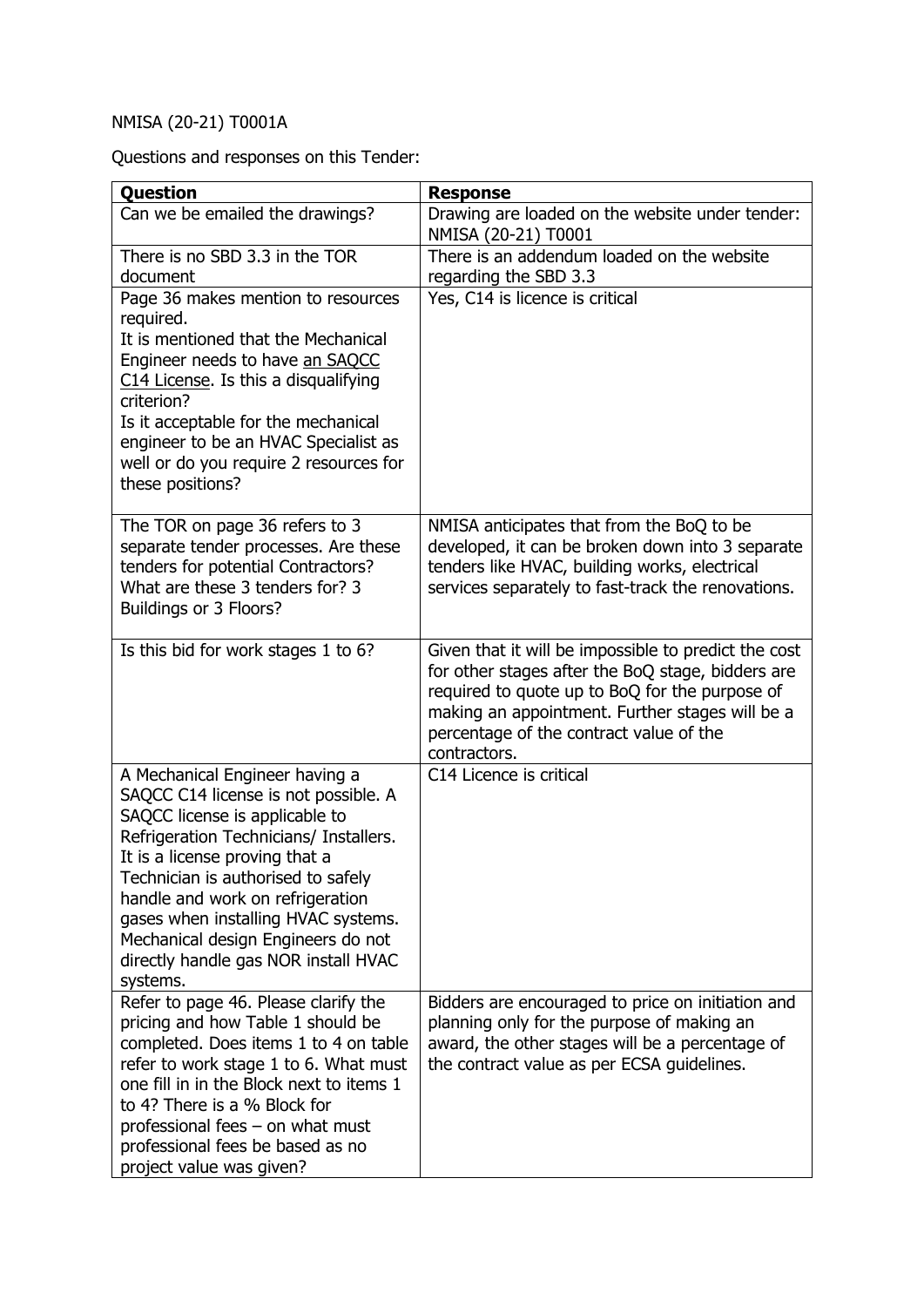| Can we submit as a multi-disciplinary<br>team?                                                                                                                                                                                                                                                                                         | Yes                                                                                                                                                                                        |
|----------------------------------------------------------------------------------------------------------------------------------------------------------------------------------------------------------------------------------------------------------------------------------------------------------------------------------------|--------------------------------------------------------------------------------------------------------------------------------------------------------------------------------------------|
| Page 39, no.7 Pricing, bullet point 4 -<br>is the 28 January deadline for<br>completion of the ToRs fixed? Due to<br>the year-end holidays approaching,<br>we doubt that this is achievable as<br>completion of ToRs / BoQ and<br>Construction drawings will take longer<br>than the timeframe allowed for                             | We've put the dates in anticipation that<br>contractors will need to be appointed before the<br>current financial year ends on 01 March 2021.<br>The timeframe requires to be met.         |
| Page 42, Mechanical Engineer and<br>$HVAC$ Specialist $-$ can these be the<br>same person or do you require<br>separate resources per item?                                                                                                                                                                                            | Mechanical Engineer must be fully qualified as<br>stated                                                                                                                                   |
| Page 47, 11.2, is the 30-day period of<br>completion of BoQ after appointment<br>fixed. Who is responsible for delays<br>caused due to client sign-off and<br>approvals, who is responsible for<br>delays caused by landlord approvals?<br>How do you determine the penalty<br>value if the project value is unknown<br>at that stage? | NMISA officials will be hand-on on this project, at<br>the moment it is not anticipated that the<br>appointed service provider will experience any<br>delays from the client and landlord. |
| The tender mentions 3 ToRs, i.e. 3x<br>BOQs for building works, electrical<br>works and mechanical works. Does<br>this mean that NMISA intends on<br>entering into 3 separate JBCC<br>contracts?                                                                                                                                       | Yes                                                                                                                                                                                        |
| Is the PM a mandatory requirement?<br>Can the architects be the PM on this<br>or does it have to be a registered PM?                                                                                                                                                                                                                   | Registered PM                                                                                                                                                                              |
| What is the project value of the<br>project<br>And what are the timelines                                                                                                                                                                                                                                                              | Unfortunately we unable to provide the project<br>value as it may limit the work of the consultant<br>to produce excellent work.                                                           |
| Where a unincorporated consortium /<br>joint venture type entity is formed to<br>respond to the RFP, does NIMSA<br>require for all SDB forms and PART A<br>to be completed by all members of<br>the consortium / joint venture type<br>entity?                                                                                         | JV will indicate the lead partner who is<br>responsible for completing the documentation.                                                                                                  |
| In a unincorporated consortium / joint<br>venture type entity, does NIMSA<br>required a consolidated B-BBEE<br>certificate?                                                                                                                                                                                                            | Yes                                                                                                                                                                                        |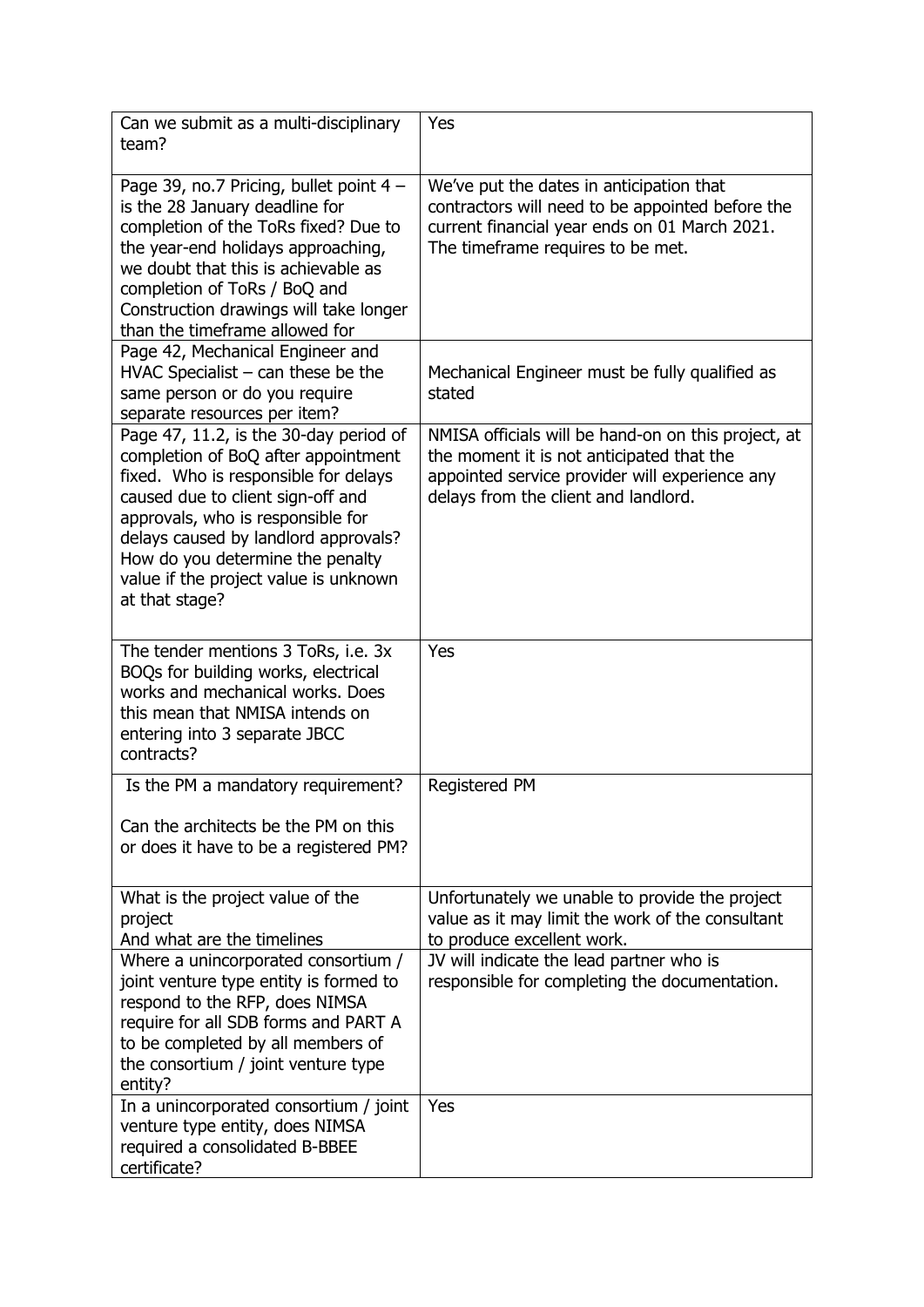| In a unincorporated consortium / joint<br>venture type entity, what other<br>statutory supporting documentation is<br>required for all team members to be<br>submitted for a responsive submission<br>for example a Tax TCS Pin Status,<br>registration on CSD?                                                | Tax TCS Pin Status and registration on CSD                                                                                                                                                                                  |
|----------------------------------------------------------------------------------------------------------------------------------------------------------------------------------------------------------------------------------------------------------------------------------------------------------------|-----------------------------------------------------------------------------------------------------------------------------------------------------------------------------------------------------------------------------|
| We note that concept plans have been<br>prepared by another team. However,<br>please clarify if this RFP should allow<br>for the re-pricing for the<br>revision/review of concept designs.<br>Further, would the team that prepare<br>the current concept plans be eligible<br>to tender for this RFP as well. | Concept plan are from internal NMISA officials,<br>no other entity has been involved to date. The<br>appointed firm will provide for NMISA to realise<br>the concept/prepare the designs from scratch.                      |
| Please clarify up to what stage of the<br>scope of work is required by NMISA<br>for this RFP: Pg. 45 clause 11.1 refers<br>to stage 3, Pg. 47 clause 11.2 refers<br>to stage 4, Pg 36 'scope of wor'k<br>refers to stage 4, Stage 5 (execution)<br>and Stage 6 (commissioning close-<br>out).                  | We currently require service providers to bid for<br>initiation and planning, then the other stages will<br>be a percentage of the contractors to be<br>appointed.                                                          |
| With reference to pg. 40-44, 'criteria<br>for professional team functionality',<br>please clarity the difference between<br>the following disciplines:<br>Mechanical Engineering with<br>specialization on HVAC<br><b>HVAC</b> specialist services                                                             | C14 Licence is critical                                                                                                                                                                                                     |
| With reference to pg. 47. Clause 11.2<br>is the programme for the delivery of<br>the Bill of Quantities negotiable. The<br>deadline from appointment through to<br>the preparation of the elemental<br>estimate and the BoQ's appears to be<br>unrealistic, and is the penalty clause<br>also negotiable?      | It is the responsibility of the bidder to provide a<br>project methodology as one of the criteria in this<br>tender. NMISA is of the view that this can be<br>achieved.                                                     |
| Does the pricing schedule need to<br>include all costs and expenses for<br>example disbursements (travel,<br>printing, plotting etc).                                                                                                                                                                          | Pricing must include all works, services, etc<br>required to produce BoQs.                                                                                                                                                  |
| With reference to pg. 36 'scope of<br>work'; pg 37 and pg 46, please clarify<br>what is referred to as 'three separate<br>tender processes' or maximum three<br>TOR's                                                                                                                                          | In order to ensure that the renovations will be<br>fast-tracked, NMISA anticipates issuing 3<br>separate tenders based on the BoQs to be<br>developed for example mechanical works,<br>building works and electrical works. |